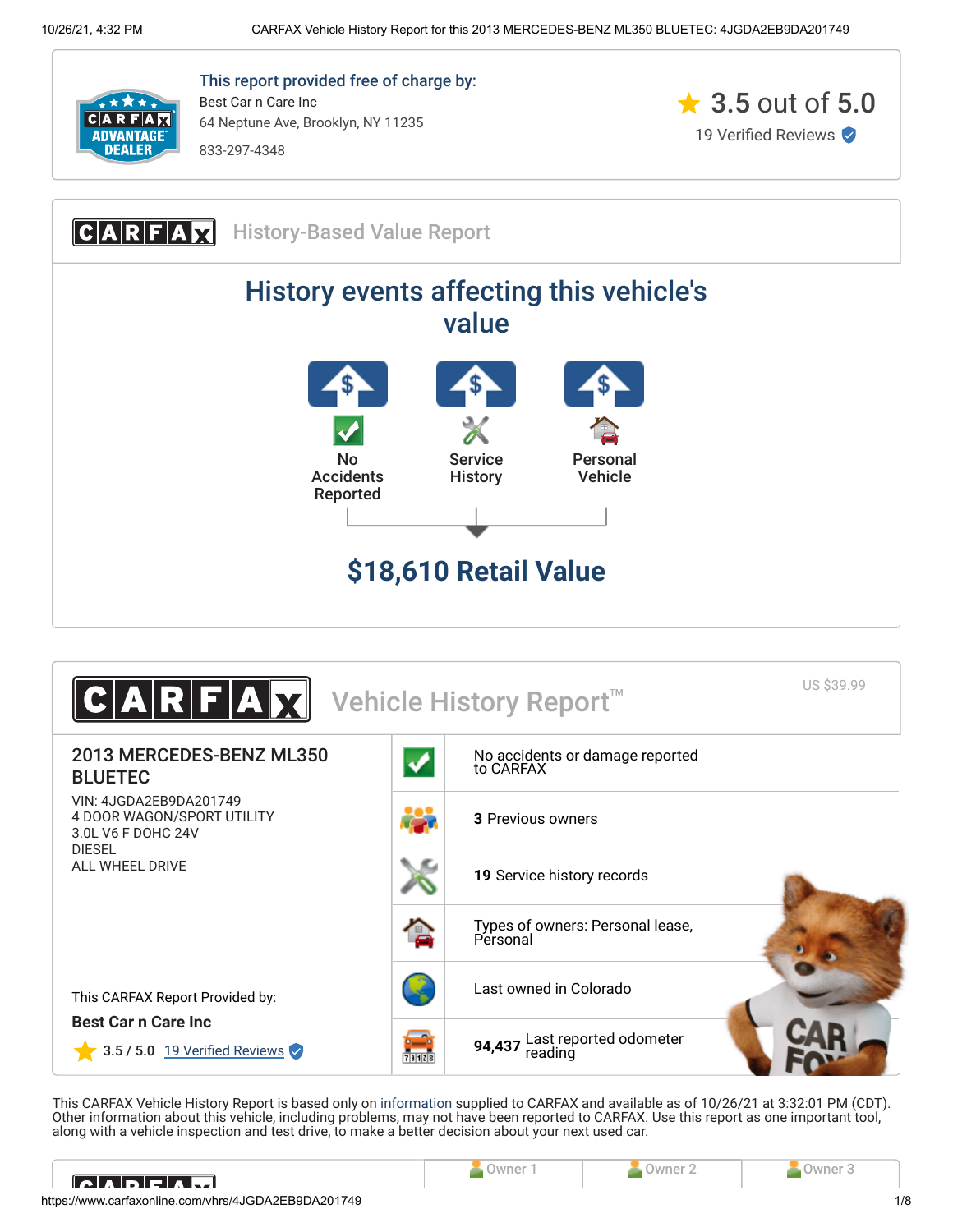# 10/26/21, 4:32 PM CARFAX Vehicle History Report for this 2013 MERCEDES-BENZ ML350 BLUETEC: 4JGDA2EB9DA201749

| 2013           | 2017         | 2019        |
|----------------|--------------|-------------|
| Personal lease | Personal     | Personal    |
| 4 yrs. 1 mo.   | 2 yrs. 1 mo. | 1 yr. 7 mo. |
| Colorado       | Colorado     | Colorado    |
| 10,881/yr      | 15,907/yr    | 7,033/yr    |
| 45,020         | 80,487       | 94,437      |
|                |              |             |

| <b>CARFAX</b> Title History<br>CARFAX guarantees the information in this section | Owner 1                         | $\sim$ Owner 2                  | Owner 3                         |  |
|----------------------------------------------------------------------------------|---------------------------------|---------------------------------|---------------------------------|--|
| Salvage   Junk   Rebuilt   Fire   Flood   Hail   Lemon                           | <b>Guaranteed</b><br>No Problem | <b>Guaranteed</b><br>No Problem | <b>Guaranteed</b><br>No Problem |  |
| Not Actual Mileage   Exceeds Mechanical Limits                                   | <b>Guaranteed</b><br>No Problem | <b>Guaranteed</b><br>No Problem | <b>Guaranteed</b><br>No Problem |  |



**GUARANTEED** - None of these major title problems were reported by a state Department of Motor Vehicles (DMV). If you find that any of these title problems were reported by a DMV and not included in this report, CARFAX will buy this vehicle back. [Register](https://www.carfax.com/Service/bbg) | [View Terms](http://www.carfaxonline.com/legal/bbgTerms) | [View Certificate](https://www.carfaxonline.com/vhrs/4JGDA2EB9DA201749)

<span id="page-1-0"></span>

| <b>Additional History</b><br>ICARF<br>Not all accidents / issues are reported to CARFAX       | Owner 1                                              | $\sim$ Owner 2                                      | Owner 3                                       |
|-----------------------------------------------------------------------------------------------|------------------------------------------------------|-----------------------------------------------------|-----------------------------------------------|
| <b>Total Loss</b><br>No total loss reported to CARFAX.                                        | No Issues<br>$\blacktriangledown$<br>Reported        | No Issues<br>$\blacktriangledown$<br>Reported       | No Issues<br>$\blacktriangledown$<br>Reported |
| <b>Structural Damage</b><br>No structural damage reported to CARFAX.                          | No Issues<br>Reported                                | No Issues<br>$\boldsymbol{\mathcal{J}}$<br>Reported | No Issues<br>↵<br>Reported                    |
| <b>Airbag Deployment</b><br>No airbag deployment reported to CARFAX.                          | No Issues<br>Reported                                | No Issues<br>$\boldsymbol{\mathcal{L}}$<br>Reported | No Issues<br>$\checkmark$<br>Reported         |
| <b>Odometer Check</b><br>No indication of an odometer rollback.                               | No Issues<br>$\boldsymbol{\mathcal{N}}$<br>Indicated | No Issues<br>$\boldsymbol{N}$<br>Indicated          | No Issues<br>$\boldsymbol{V}$<br>Indicated    |
| Accident / Damage<br>No accidents or damage reported to CARFAX.                               | No Issues<br>Reported                                | No Issues<br>$\blacktriangledown$<br>Reported       | No Issues<br>$\checkmark$<br>Reported         |
| Manufacturer Recall<br>Check with an authorized Mercedes-Benz dealer for any<br>open recalls. | No Recalls<br>$\checkmark$<br>Reported               | No Recalls<br>Reported                              | No Recalls<br>$\checkmark$<br>Reported        |
| <b>Basic Warranty</b><br>Original warranty estimated to have expired.                         | <b>Warranty Expired</b>                              | <b>Warranty Expired</b>                             | <b>Warranty Expired</b>                       |

<span id="page-1-1"></span>**CARFAX** Detailed History Personal Lease Vehicle Owner 1 10,881 mi/yr **Low mileage!** This owner drove less than Purchased: 2013 the industry average of 15,000 miles per year. Date Mileage Source **Comments** 03/11/2013 Mercedes-Benz of Westminster Vehicle serviced - Pre-delivery inspection completed Westminster, CO S 720-420-1099 - Maintenance inspection completed mbwestminster.com - Front license plate bracket installed/replaced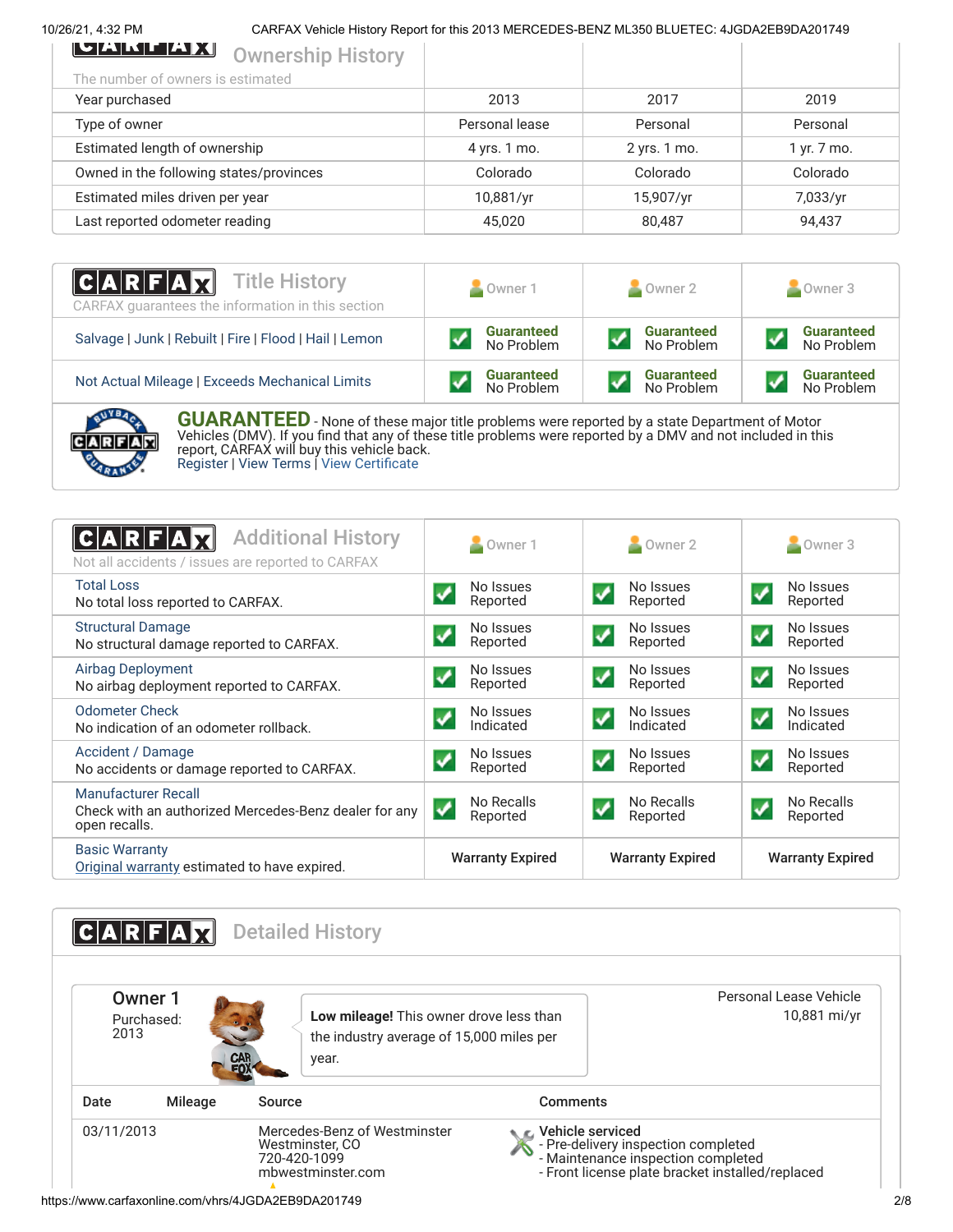| 10/26/21, 4:32 PM |        | 4.4 / 5.0<br>119 Verified Reviews                                                                                                                     | CARFAX Vehicle History Report for this 2013 MERCEDES-BENZ ML350 BLUETEC: 4JGDA2EB9DA201749<br>- Emissions inspection performed                                                                |
|-------------------|--------|-------------------------------------------------------------------------------------------------------------------------------------------------------|-----------------------------------------------------------------------------------------------------------------------------------------------------------------------------------------------|
|                   |        | 1,767 Customer Favorites                                                                                                                              |                                                                                                                                                                                               |
| 03/11/2013        |        | Mercedes-Benz of Loveland<br>Loveland, CO<br>970-344-4206<br>mbloveland.com<br>4.8 / 5.0<br>35 Verified Reviews<br><b>58 Customer Favorites</b>       | C Vehicle serviced<br>Pre-delivery inspection completed<br>- Maintenance inspection completed<br>- Front license plate bracket installed/replaced<br>- Emissions inspection performed         |
| 03/11/2013        | 17     | Mercedes Benz of Westminster<br>Westminster, CO<br>303-410-7800<br>mbwestminster.com<br>4.4 / 5.0<br>119 Verified Reviews<br>1,767 Customer Favorites | Vehicle offered for sale                                                                                                                                                                      |
| 03/16/2013        |        | Mercedes-Benz of Westminster<br>Westminster, CO<br>720-420-1099<br>mbwestminster.com<br>4.4 / 5.0<br>119 Verified Reviews<br>1,767 Customer Favorites | Vehicle sold                                                                                                                                                                                  |
| 03/16/2013        |        | Colorado<br>Motor Vehicle Dept.                                                                                                                       | Vehicle purchase reported<br>- Titled or registered as personal lease vehicle                                                                                                                 |
| 04/22/2013        |        | Colorado<br>Motor Vehicle Dept.<br>Estes Park, CO<br>Title #06P043128                                                                                 | Title issued or updated<br>- First owner reported<br>- Titled or registered as personal lease vehicle<br>- Loan or lien reported                                                              |
| 05/29/2013        |        | Colorado<br>Motor Vehicle Dept.<br>Estes Park, CO<br>Title #06P043128                                                                                 | Registration issued or renewed<br>- Titled or registered as personal lease vehicle<br>- Loan or lien reported                                                                                 |
| 12/02/2013        | 4,768  | Mercedes-Benz of Loveland<br>Loveland, CO<br>970-344-4206<br>mbloveland.com<br>4.8 / 5.0<br>35 Verified Reviews<br><b>58 Customer Favorites</b>       | Vehicle serviced<br>- Electrical system checked                                                                                                                                               |
| 12/12/2013        | 5,361  | Mercedes-Benz of Loveland<br>Loveland, CO<br>970-344-4206<br>mbloveland.com<br>$-4.8/5.0$<br>35 Verified Reviews<br><b>58 Customer Favorites</b>      | C. Vehicle serviced<br>- Engine serviced<br>- Electrical system checked                                                                                                                       |
| 03/21/2014        | 8,769  | Mercedes-Benz of Loveland<br>Loveland, CO<br>970-344-4206<br>mbloveland.com<br>4.8 / 5.0<br>35 Verified Reviews<br><b>58 Customer Favorites</b>       | $\epsilon$ Vehicle serviced<br>- Recommended maintenance performed<br>- Noise checked<br>- Tires rotated<br>- Electrical system checked<br>- Steering/suspension checked<br>- Engine serviced |
| 04/23/2014        | 10,505 | Mercedes-Benz of Loveland<br>Loveland, CO<br>970-344-4206<br>mbloveland.com                                                                           | Vehicle serviced                                                                                                                                                                              |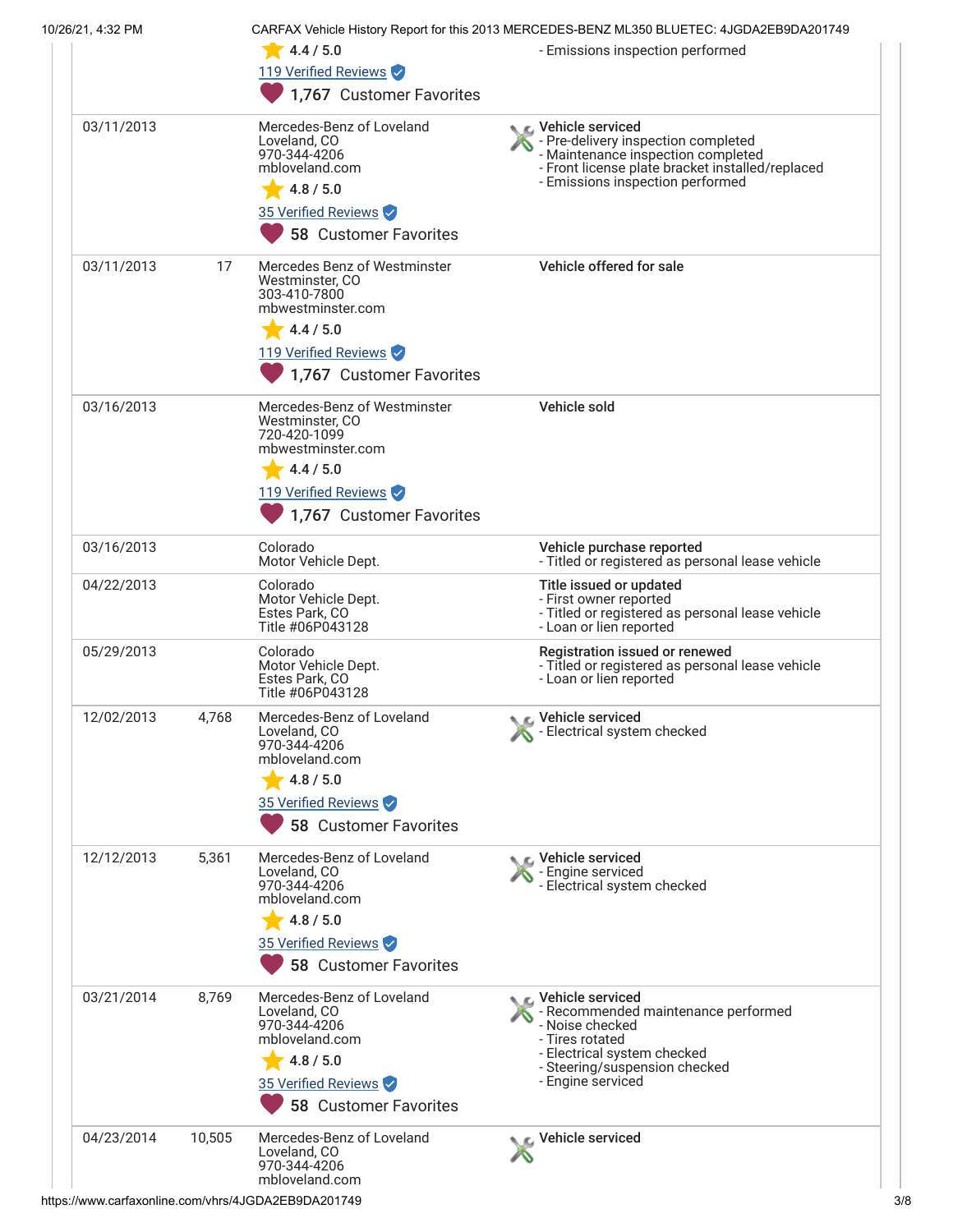|  |  |  | 10/26/21, 4:32 PM |  |  |
|--|--|--|-------------------|--|--|
|  |  |  |                   |  |  |

CARFAX Vehicle History Report for this 2013 MERCEDES-BENZ ML350 BLUETEC: 4JGDA2EB9DA201749

|            |        | 4.8 / 5.0<br>35 Verified Reviews<br><b>58 Customer Favorites</b>                                                                                                 |                                                                                                                                                                                             |
|------------|--------|------------------------------------------------------------------------------------------------------------------------------------------------------------------|---------------------------------------------------------------------------------------------------------------------------------------------------------------------------------------------|
| 06/04/2014 |        | Colorado<br>Motor Vehicle Dept.<br>Estes Park, CO<br>Title #06P043128                                                                                            | Registration issued or renewed<br>- Titled or registered as personal lease vehicle<br>- Loan or lien reported                                                                               |
| 09/04/2015 |        | Colorado<br>Motor Vehicle Dept.<br>Colorado Springs, CO<br>Title #06P043128                                                                                      | Registration issued or renewed<br>- Titled or registered as personal lease vehicle<br>- Loan or lien reported<br>- Registration updated when owner moved the vehicle<br>to a new location   |
| 09/15/2016 |        | Colorado<br>Motor Vehicle Dept.<br>Colorado Springs, CO<br>Title #06P043128                                                                                      | Registration issued or renewed<br>- Titled or registered as personal lease vehicle<br>- Loan or lien reported                                                                               |
| 11/11/2016 | 41,438 | Mercedes-Benz of Colorado Springs<br>Colorado Springs, CO<br>719-362-5733<br>benzcoloradosprings.com<br>4.8 / 5.0<br>44 Verified Reviews<br>4 Customer Favorites | C Vehicle serviced<br>- Maintenance inspection completed<br>- Brakes checked                                                                                                                |
| 05/03/2017 | 44,988 | <b>Mercedes-Benz Financial Services</b><br>Colorado                                                                                                              | Lease vehicle returned to dealer                                                                                                                                                            |
| 05/04/2017 | 45,014 | Dealer Inventory                                                                                                                                                 | Vehicle offered for sale                                                                                                                                                                    |
| 05/10/2017 | 45,019 | Mercedes-Benz of Colorado Springs<br>Colorado Springs, CO<br>719-362-5733<br>benzcoloradosprings.com<br>4.8 / 5.0<br>44 Verified Reviews<br>4 Customer Favorites | Vehicle serviced<br>- Pre-delivery inspection completed<br>- Recommended maintenance performed<br>- Brakes checked<br>- Fuel system checked<br>- Vehicle washed/detailed<br>- Tires rotated |
| 05/30/2017 | 45,020 | Mercedes-Benz of Colorado Springs<br>Colorado Springs, CO<br>719-362-5733<br>benzcoloradosprings.com<br>4.8 / 5.0<br>44 Verified Reviews<br>4 Customer Favorites | Vehicle serviced                                                                                                                                                                            |

| Owner 2<br>Purchased: 2017 |                |                                                                                                                                                                       |                                                                                                                                                         | <b>Personal Vehicle</b><br>15,907 mi/yr |
|----------------------------|----------------|-----------------------------------------------------------------------------------------------------------------------------------------------------------------------|---------------------------------------------------------------------------------------------------------------------------------------------------------|-----------------------------------------|
| Date                       | <b>Mileage</b> | Source                                                                                                                                                                | <b>Comments</b>                                                                                                                                         |                                         |
| 06/03/2017                 | 45.227         | Colorado<br>Motor Vehicle Dept.                                                                                                                                       | Vehicle purchase reported                                                                                                                               |                                         |
| 07/18/2017                 |                | Colorado<br>Motor Vehicle Dept.<br>Pueblo, CO<br>Title #02N293722                                                                                                     | Title issued or updated<br>- Registration issued or renewed<br>- New owner reported<br>- Loan or lien reported                                          |                                         |
| 03/10/2018                 | 55,419         | Mercedes-Benz of Colorado Springs<br>Colorado Springs, CO<br>719-362-5733<br>benzcoloradosprings.com<br>4.8 / 5.0<br>44 Verified Reviews<br><b>Customer Favorites</b> | Vehicle serviced<br>- Maintenance inspection completed<br>- Recommended maintenance performed<br>- Four wheel alignment performed<br>- Tire(s) replaced |                                         |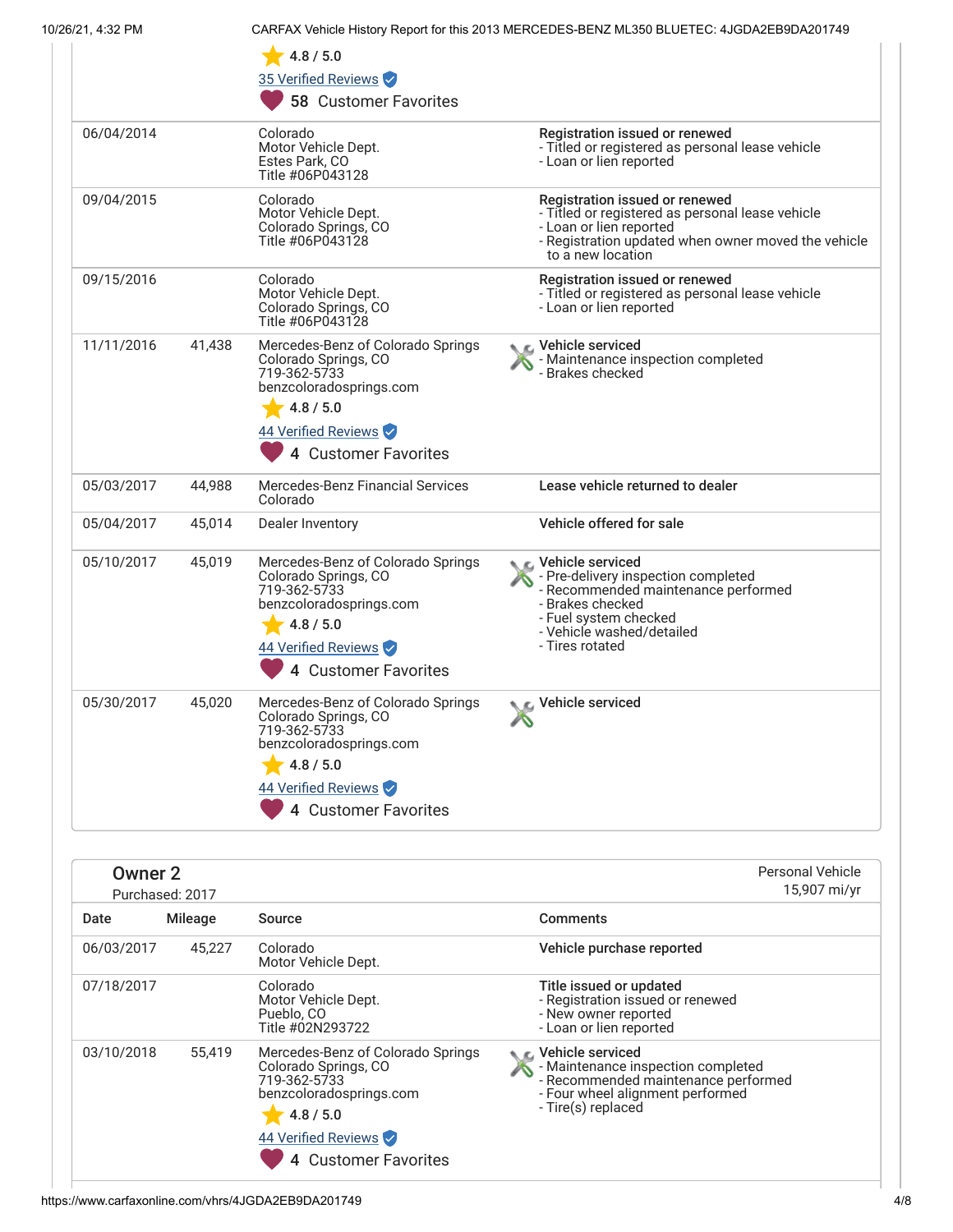| 10/26/21, 4:32 PM |        |                                                                                                                                                                                        | CARFAX Vehicle History Report for this 2013 MERCEDES-BENZ ML350 BLUETEC: 4JGDA2EB9DA201749                                          |
|-------------------|--------|----------------------------------------------------------------------------------------------------------------------------------------------------------------------------------------|-------------------------------------------------------------------------------------------------------------------------------------|
| 08/24/2018        |        | Colorado<br>Motor Vehicle Dept.<br>Pueblo, CO<br>Title #02N293722                                                                                                                      | Title or registration issued<br>- Loan or lien reported<br>- Registration updated when owner moved the vehicle<br>to a new location |
| 10/12/2018        | 65,138 | Mercedes-Benz of Colorado Springs<br>Colorado Springs, CO<br>719-362-5733<br>benzcoloradosprings.com<br>4.8 / 5.0<br>44 Verified Reviews<br>4 Customer Favorites                       | Vehicle serviced<br>- Maintenance inspection completed<br>- Recommended maintenance performed<br>- Tire(s) replaced                 |
| 07/06/2019        |        | Colorado<br>Motor Vehicle Dept.                                                                                                                                                        | Vehicle purchase reported                                                                                                           |
| 07/07/2019        | 78,524 | Dealer Inventory                                                                                                                                                                       | Vehicle offered for sale                                                                                                            |
| 07/15/2019        |        | Colorado<br>Motor Vehicle Dept.<br>Pueblo, CO<br>Title #002010007                                                                                                                      | Dealer took title of this vehicle while it was in<br>inventory<br>- Title or registration issued<br>- Loan or lien reported         |
| 07/24/2019        |        | Baxter Lexus of Colorado Springs<br>Colorado Springs, CO<br>719-385-0111<br>lexusofcoloradosprings.com/<br>4.6 / 5.0<br>68 Verified Reviews<br><b>70 Customer Favorites</b>            | Vehicle serviced<br>Pre-delivery inspection completed                                                                               |
| 07/25/2019        | 78,543 | <b>Auto Auction</b>                                                                                                                                                                    | Vehicle offered for sale<br>- Vehicle sold                                                                                          |
|                   |        |                                                                                                                                                                                        | Millions of used vehicles are bought and<br>sold at auction every year.                                                             |
| 07/27/2019        |        | Dealer Inventory                                                                                                                                                                       | Vehicle offered for sale                                                                                                            |
| 08/02/2019        |        | <b>Bob Penkhus Mazda at Powers</b><br>Colorado Springs, CO<br>719-785-9666<br>bobpenkhus.com<br>4.1 / 5.0<br>63 Verified Reviews<br>1,003 Customer Favorites                           | Vehicle serviced                                                                                                                    |
| 08/15/2019        | 78,545 | <b>Bob Penkhus Mazda at Powers</b><br>Colorado Springs, CO<br>719-785-9666<br>bobpenkhus.com<br>4.1 / 5.0<br>63 Verified Reviews<br>1,003 Customer Favorites                           | Vehicle serviced                                                                                                                    |
| 08/26/2019        | 78,547 | <b>BOB PENKHUS MAZDA AT POWERS</b><br>Colorado Springs, CO<br>719-785-9666<br>https://bobpenkhusmazdaatpowers.<br>com/<br>4.1 / 5.0<br>63 Verified Reviews<br>1,003 Customer Favorites | Vehicle sold                                                                                                                        |
| 08/26/2019        |        | Colorado<br>Motor Vehicle Dept.                                                                                                                                                        | Vehicle purchase reported                                                                                                           |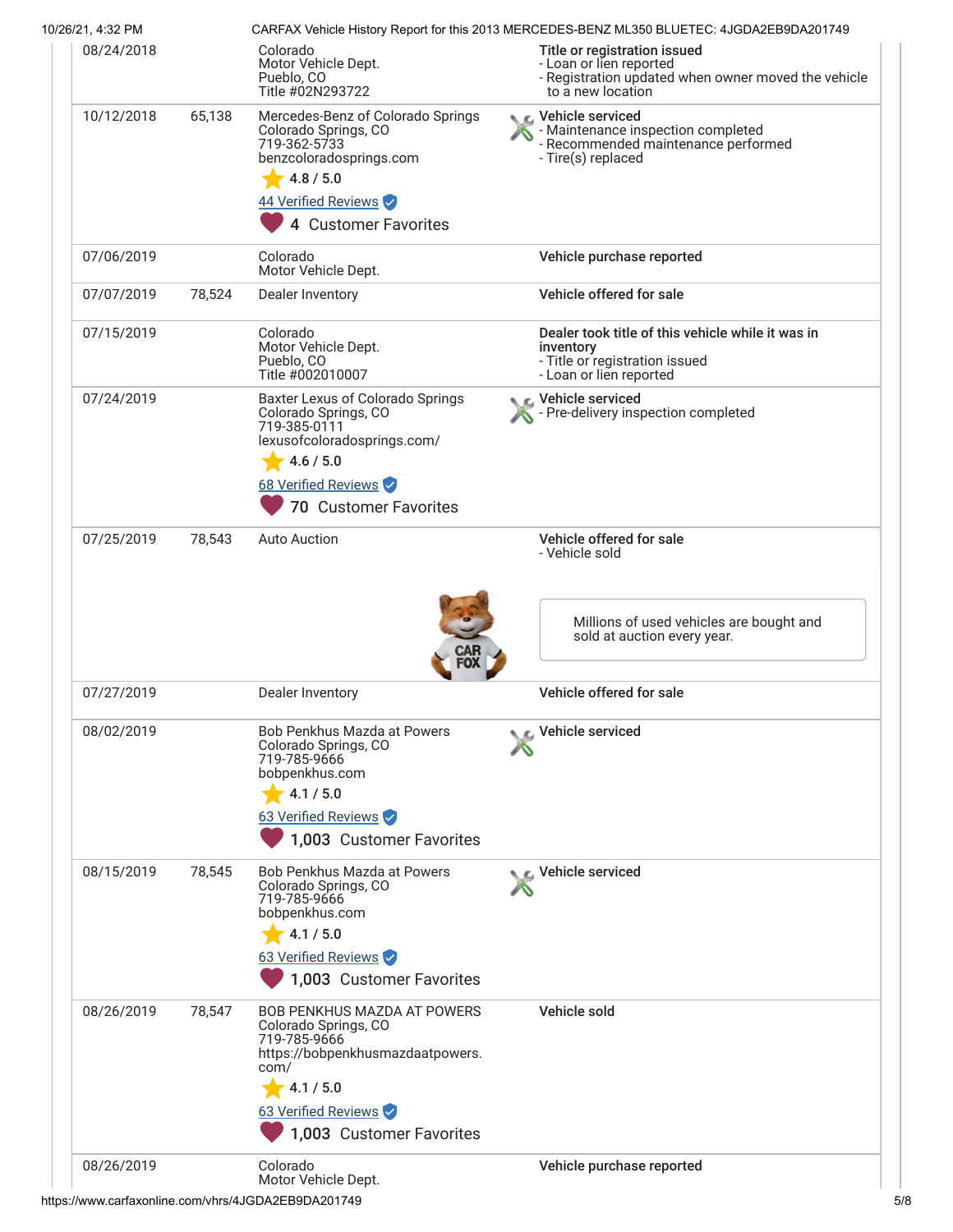10/26/21, 4:32 PM CARFAX Vehicle History Report for this 2013 MERCEDES-BENZ ML350 BLUETEC: 4JGDA2EB9DA201749

| 09/20/2019                                                   | 79,517  | <b>Bob Penkhus Mazda at Powers</b><br>Colorado Springs, CO<br>719-785-9666<br>bobpenkhus.com<br>4.1 / 5.0<br>63 Verified Reviews<br>1,003 Customer Favorites | C Vehicle serviced<br>- Brakes checked | - Maintenance inspection completed<br>- Battery/charging system checked<br>- Tire condition and pressure checked                                                                          |
|--------------------------------------------------------------|---------|--------------------------------------------------------------------------------------------------------------------------------------------------------------|----------------------------------------|-------------------------------------------------------------------------------------------------------------------------------------------------------------------------------------------|
| 10/07/2019                                                   | 79,945  | Bob Penkhus Mazda at Powers<br>Colorado Springs, CO<br>719-785-9666<br>bobpenkhus.com<br>4.1 / 5.0<br>63 Verified Reviews<br>1,003 Customer Favorites        | C Vehicle serviced<br>- Fluids checked | - Oil and filter changed                                                                                                                                                                  |
| 11/14/2019                                                   |         | Colorado<br>Motor Vehicle Dept.<br>Colorado Springs, CO<br>Title #003020142                                                                                  | inventory                              | Title issued or updated<br>- Dealer took title of this vehicle while it was in                                                                                                            |
| 11/19/2019                                                   | 80,487  | Bob Penkhus Mazda at Powers<br>Colorado Springs, CO<br>719-785-9666<br>bobpenkhus.com<br>4.1 / 5.0<br>63 Verified Reviews<br>1,003 Customer Favorites        | C Vehicle serviced<br>- Brakes checked | - Maintenance inspection completed<br>- Battery/charging system checked<br>- Tire condition and pressure checked                                                                          |
|                                                              |         |                                                                                                                                                              |                                        |                                                                                                                                                                                           |
| Owner <sub>3</sub><br>Purchased:<br>2019                     |         | Low mileage! This owner drove less than<br>the industry average of 15,000 miles per<br>year.                                                                 |                                        | <b>Personal Vehicle</b><br>7,033 mi/yr                                                                                                                                                    |
|                                                              | Mileage | Source                                                                                                                                                       | <b>Comments</b>                        |                                                                                                                                                                                           |
|                                                              |         | Colorado<br>Motor Vehicle Dept.<br>Fountain, CO<br>Title #002527599                                                                                          |                                        | Title issued or updated<br>- New owner reported<br>- Loan or lien reported                                                                                                                |
|                                                              |         | Colorado<br>Motor Vehicle Dept.<br>Fountain, CO<br>Title #002527599                                                                                          |                                        | Registration issued or renewed<br>- Loan or lien reported                                                                                                                                 |
|                                                              | 85,496  | Bob Penkhus Mazda at Powers<br>Colorado Springs, CO<br>719-785-9666<br>bobpenkhus.com<br>4.1 / 5.0<br>63 Verified Reviews<br>1,003 Customer Favorites        | Vehicle serviced                       |                                                                                                                                                                                           |
| Date<br>11/19/2019<br>03/07/2020<br>04/03/2020<br>05/27/2020 |         | Mercedes-Benz USA LLC                                                                                                                                        | <b>BLUETEC</b><br>- UPDATE             | Manufacturer Service Campaign issued<br>- Campaign #2020050014 SERVICE CAMPAIGN -<br>Click here or call 1-800-367-6372 to locate an<br>authorized Mercedes-Benz dealer near you to obtain |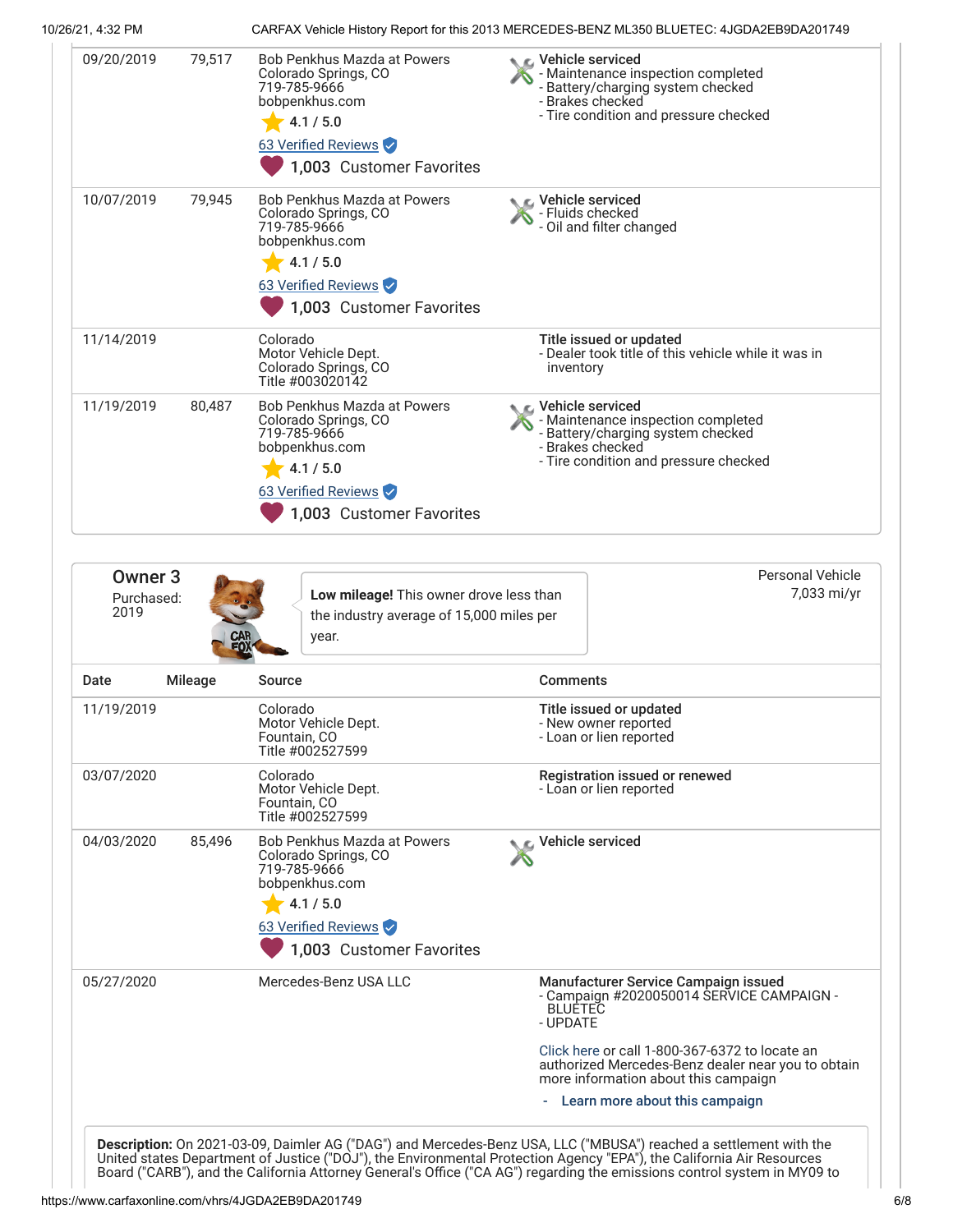10/26/21, 4:32 PM CARFAX Vehicle History Report for this 2013 MERCEDES-BENZ ML350 BLUETEC: 4JGDA2EB9DA201749



Have Questions? Consumers, please visit our Help Center at [www.carfax.com](http://www.carfax.com/help). Dealers or Subscribers, please visit our Help Center at [www.carfaxonline.com.](http://www.carfaxonline.com/)



First Owner

When the first owner(s) obtains a title from a Department of Motor Vehicles as proof of ownership.

# New Owner Reported

When a vehicle is sold to a new owner, the Title must be transferred to the new owner(s) at a Department of Motor Vehicles.

## Ownership History

CARFAX defines an owner as an individual or business that possesses and uses a vehicle. Not all title transactions represent changes in ownership. To provide estimated number of owners, CARFAX proprietary technology analyzes all the events in a vehicle history. Estimated ownership is available for vehicles manufactured after 1991 and titled solely in the US including Puerto Rico. Dealers sometimes opt to take ownership of a vehicle and are required to in the following states: Maine, Massachusetts, New Jersey, Ohio, Oklahoma, Pennsylvania and South Dakota. Please consider this as you review a vehicle's estimated ownership history.

## Title Issued

A state issues a title to provide a vehicle owner with proof of ownership. Each title has a unique number. Each title or registration record on a CARFAX report does not necessarily indicate a change in ownership. In Canada, a registration and bill of sale are used as proof of ownership.



CARFAX DEPENDS ON ITS SOURCES FOR THE ACCURACY AND RELIABILITY OF ITS INFORMATION. THEREFORE, NO RESPONSIBILITY IS ASSUMED BY CARFAX OR ITS AGENTS FOR ERRORS OR OMISSIONS IN THIS REPORT. CARFAX FURTHER EXPRESSLY DISCLAIMS ALL WARRANTIES, EXPRESS OR IMPLIED, INCLUDING ANY IMPLIED WARRANTIES OF MERCHANTABILITY OR FITNESS FOR A PARTICULAR PURPOSE.

© 2021 CARFAX, Inc., a unit of IHS Markit Ltd. All rights reserved. 10/26/21 3:32:01 PM (CDT)

I have reviewed and received a copy of the CARFAX Vehicle History Report for this 2013 MERCEDES-BENZ ML CLASS vehicle (VIN: 4JGDA2EB9DA201749), which is based on information supplied to CARFAX and available as of 10/26/21 at 4:32 PM